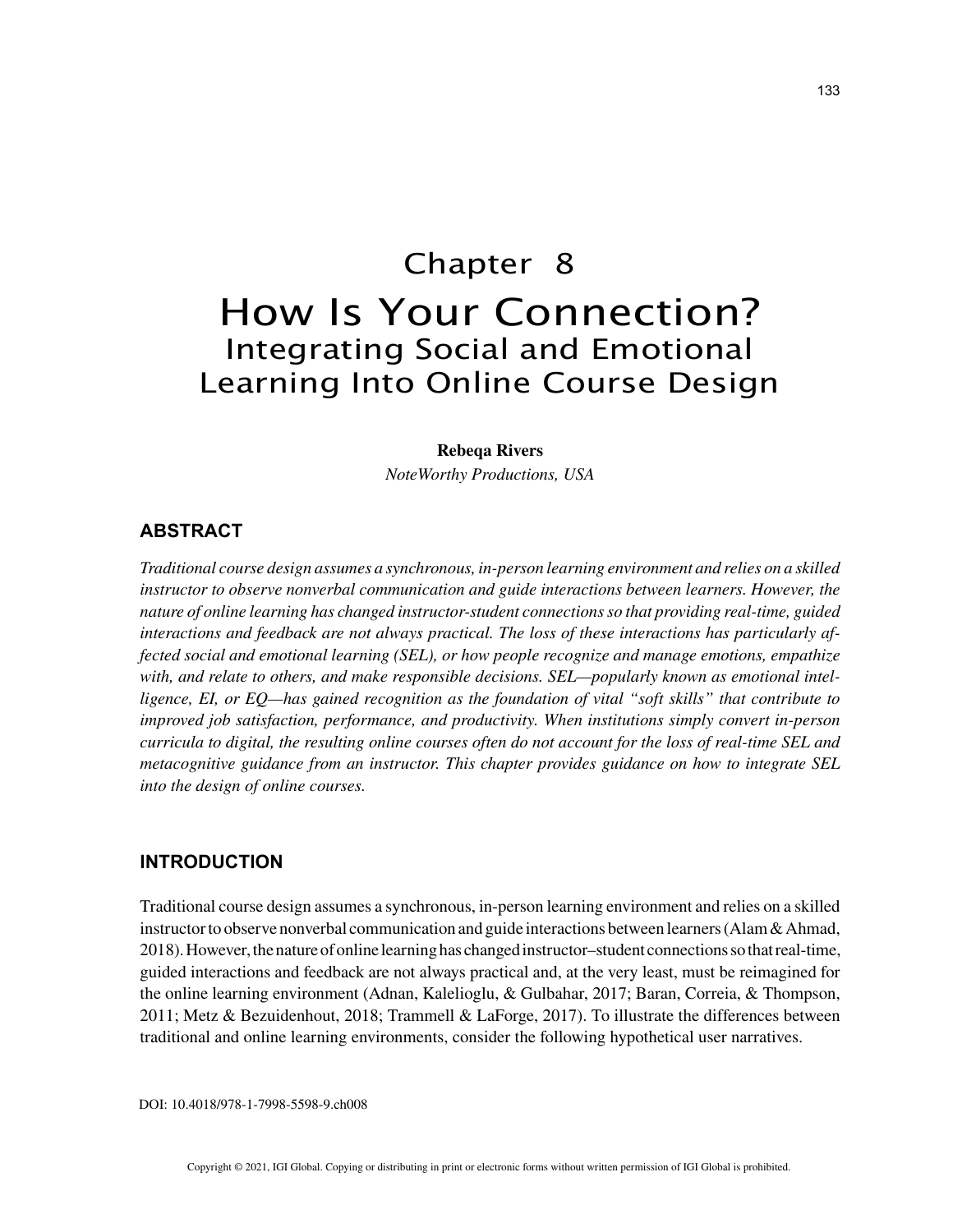# **User Narrative One: In-Person Learning Environment**

Kulpana sits at her desk; it's the first day of class, and she feels nervous. She can see that the other students feel nervous, too. She strikes up a conversation with Michael, the student sitting next to her. They discuss the weather and joke about their shared new-class anxiety. The instructor, Ms. Chandler, walks into the room, smiles at the class, and introduces herself. Ms. Chandler seems warm and approachable, which sets Kulpana at ease. While they are all reading from the first chapter of the textbook, Michael starts to fidget—he looks confused. Ms. Chandler stops reading and acknowledges him, asking if he's doing OK. Tentatively, he explains his confusion and asks a clarifying question. Ms. Chandler smiles and says, "That's a great question. Can anyone help him out?" The students start to discuss his question and, after several minutes, collaboratively create an explanation that resolves Michael's question. The class checks in with Michael to confirm his understanding. He looks much more relaxed and responds with an enthusiastic, "Yes, I get it now. Thanks, everyone!" This classroom interaction sets a precedent for collaborative help that grows over the semester. Students watch out for each other, and if they see signs of struggle in their peers, they intervene to offer help, explain a concept, or bring questions to the class to discuss together until everyone reaches understanding.

# **User Narrative Two: Online Learning Environment**

Kulpana sits at her desk; it's the first day of class, and she feels nervous. She has received an email instructing her to complete an eLearning module prior to attending a synchronous web session. She opens her laptop and logs in to the online learning platform. The eLearning module is short and clinical. She has a few small questions about the material, but there's no help feature in the platform. She debates whether to email her questions to the course instructor, whose contact information is included in her course registration email but decides it's not worth the effort. Five minutes before the web session, she clicks a link to enter the virtual classroom. She sees a presentation slide with basic course information in the course viewer. She connects her microphone and says a tentative "Hello?" but receives no answer. The roster shows that someone named Michael is also logged in, but his microphone is muted. She waits in awkward silence for the session to start, eventually filling the quiet by checking email on the side. At the start time, the instructor, Ms. Chandler, welcomes the class. The sound of a voice startles Kulpana—she had become so distracted by emails that she hadn't noticed anyone else enter the virtual classroom. Trying to refocus, Kulpana scans the virtual classroom. There are no videos or images of the other students. Ms. Chandler starts reading from the first presentation slide, eventually stopping to ask if there are questions. In the silence that follows, Kulpana considers raising her questions about the eLearning module assignment; however, just as she clicks to unmute her microphone, Ms. Chandler resumes presenting the course content. When the web session ends, Kulpana becomes acutely aware that she's sitting alone at a computer. She feels isolated and frustrated by the online class experience. Over the rest of the semester, Kulpana's learning materials are mostly eLearning modules, about which she continues to have questions, but growing anxiety and a sense of disconnection discourages her from emailing her instructor. Compounding questions and confusion fuel her anxiety, and she becomes increasingly disengaged.

Compare these two scenarios: What were Kulpana's experiences in each? How might Ms. Chandler and Michael have experienced these scenarios differently? How were each person's social and emotional